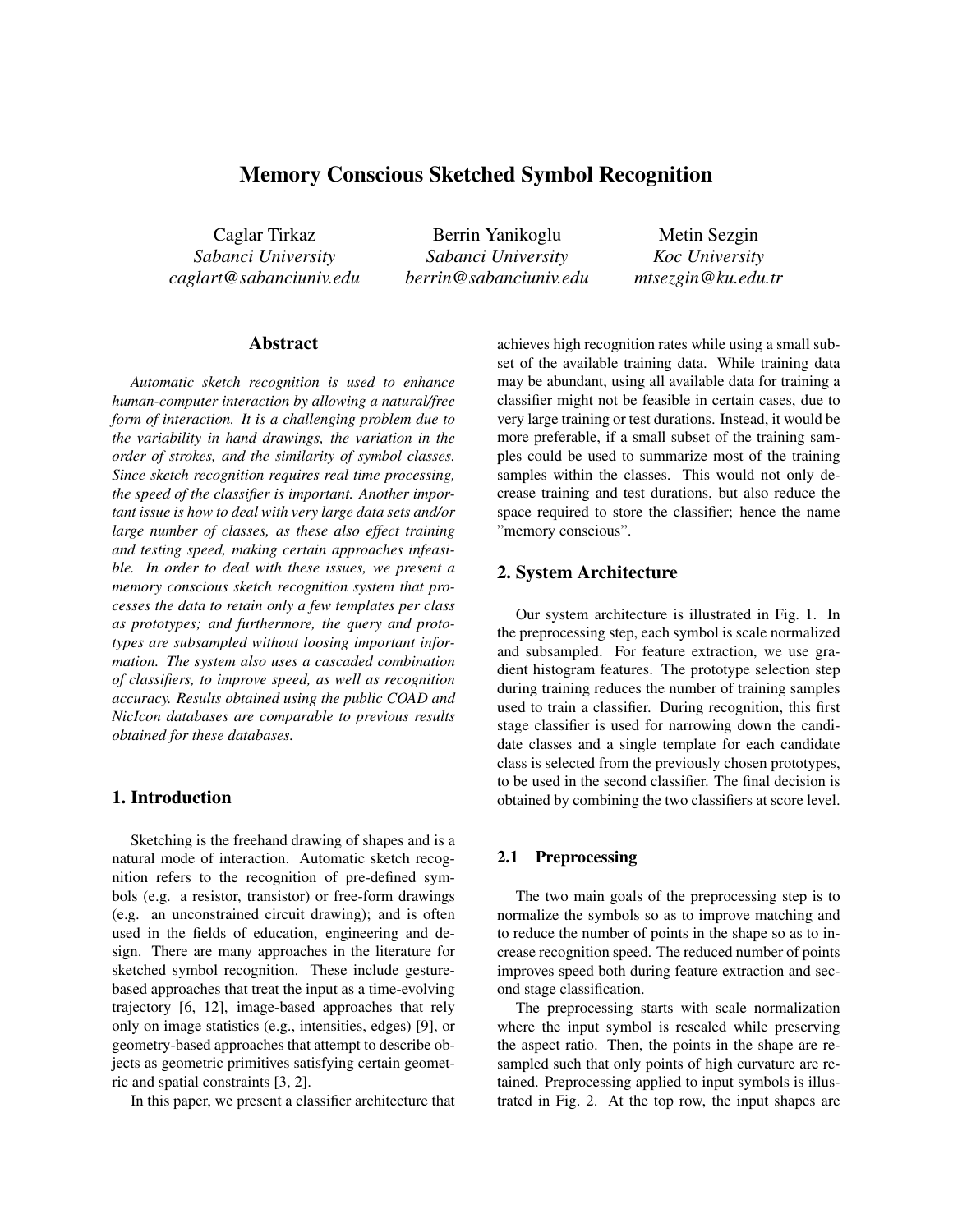

**Figure 1. Online sketched symbol recognition system. The flow of data during training is shown by the dashed lines, whereas the data flow during recognition is shown by the solid lines.**

displayed while the outputs are shown in Fig. 2b. In this case, the preprocessing step removes around 97% of the points from both shapes while successfully preserving the shape features.

In the two databases that we tested our system, COAD [1] and the NicIcon [8] databases, the preprocessing step, used at the same setting as in the experimental setup, removes 95.9% and 75.7% of the points on average, respectively.



**Figure 2. Sample preprocessing result.**

### 2.2 Feature Extraction

In order to represent sketched symbols, gradient histogram features are employed in out system. In order to extract these features, four orientation maps (horizontal, vertical and two diagonals) are calculated, where each map indicates a high response at locations in which the pen orientation coincides with the map orientation. Then, the the orientation maps are divided into  $8 \times 8$ cells, using global elastic meshing of the symbol which are constructed through equally dividing the horizontal and vertical histogram of the symbol [4]. The elastic

meshing is found to be a better strategy than fixed sized grids, especially when there are large variations among individual drawing styles [13]. The final feature vector for the input symbol is obtained by summing the elements inside each grid cell, separately for each orientation map. Each sum thus denotes the total response obtained at each cell, for a particular orientation and the result is a feature vector of size 256. The major advantage of this feature representation is that it is independent of stroke direction and ordering.

## 2.3 Prototype Selection

The purpose of selecting prototypes for each class is two-folds. Firstly, prototype selection reduces the time and memory required during training of a classifier. Secondly, during testing, the prototypes are employed in template selection which plays an important role in our architecture.

One method for selecting prototypes for a class is to cluster the training instances and retain the instances that are closest to the cluster centers as prototypes. This method can be used to separate training instances according to writing styles and locating representative samples for different styles.

In this work, we use the k-means clustering algorithm to select  $K$  training instances from each class as prototypes. We refer to the selected samples as prototype set.

## 2.4 First Stage Classifier

The goal of this classifier is to select the top- $P$  most probable classes, among all the C classes ( $P \ll C$ , set to 8 in this work). When the input sketch is obtained, it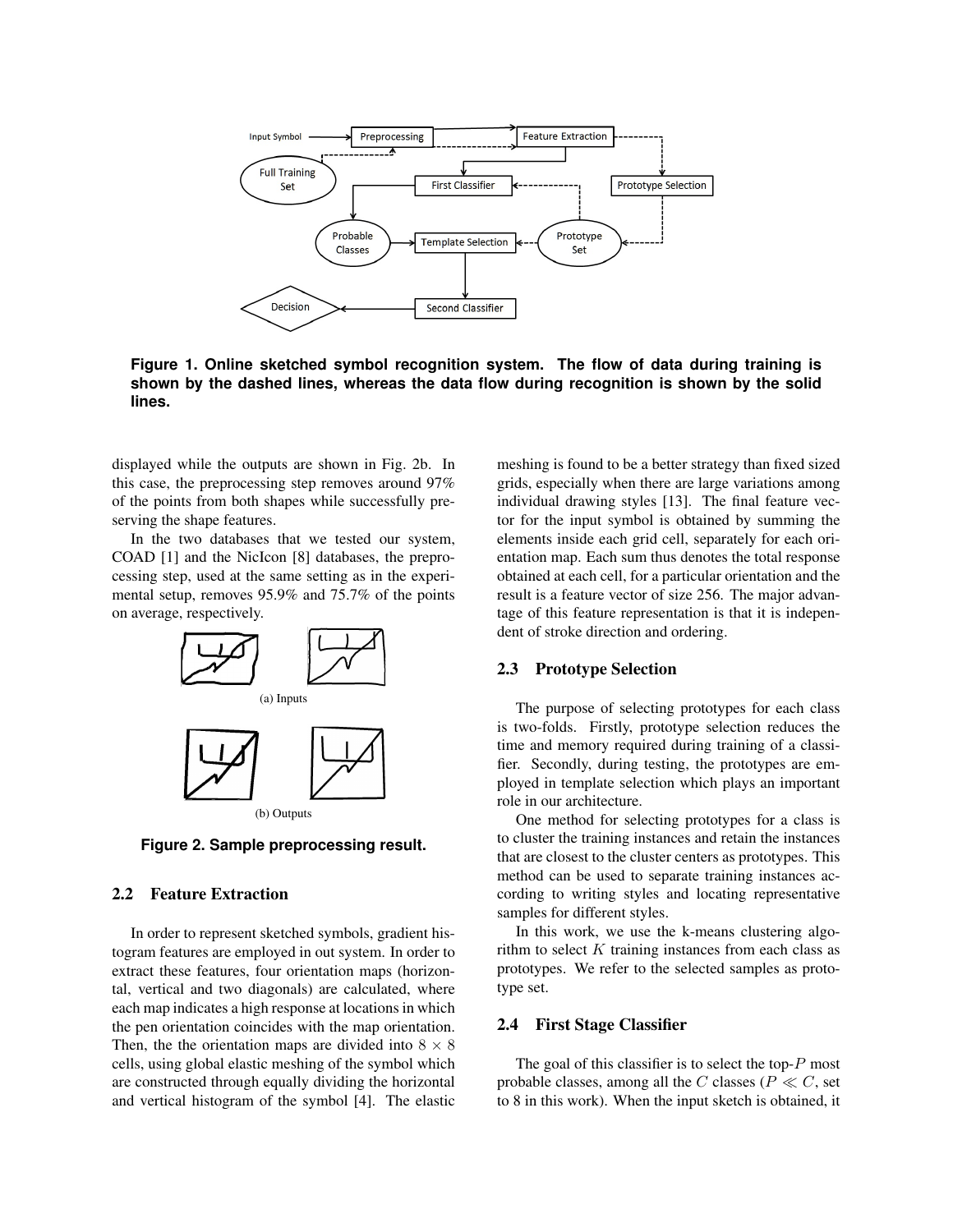is compared to the prototypes using a nearest neighbour (NN) classifier, and the closest  $P$  classes are selected. This effectively prunes the search space of the second classifier, with only a small loss of accuracy.

The pruning and the cascaded use of two classifiers allows the system to focus its efforts to increase the overall classification speed. Another advantage of this architecture is that, if the supervised classifier produces similarity scores for each class, then these scores can be used for classifier combination.

We produce similarity scores using the NN classifier during tests using an exponential score function:

$$
S(t,i) = \exp\left(\frac{-D(t,i)^2}{d_{max}^2}\right) \tag{1}
$$

where  $D(t, i)$  demotes the Euclidean distance between the feature vectors of the test and the  $i$  th shape, while  $d_{max}$  is the distance of the test shape to its P th nearest neighbour.

#### 2.5 Template Selection

The template selection step aims to choose a single template from the prototype sets, for each of the most probable P classes. It is done by choosing the nearest neighbour of the input symbol from among the prototypes of a class, using the same nearest neighbour algorithm as described above. Although this is a simple method for template selection, it is very fast and proved to produce satisfactory results during our experiments.

The selected templates are used in the second classifier that compares two symbols (input and the template) to produce a similarity score.

#### 2.6 Second Classifier

Motivated by the work of Lakämper and Sobel [5], and as an extension to our previous work [10], we designed an alignment algorithm that is able to align two input sketched symbols, independent of stroke direction and ordering. The alignment process produces a score which indicates the level of similarity between the symbols. Although we are unable describe the alignment strategy in detail due to lack of space, we can briefly state that the alignment score is affected by the total number of correspondences and the local similarity between corresponding points.

### 2.7 Classifier Combination

In order to produce the final recognition result, similarity scores of the nearest neighbour classifier and the

| Top- $P$ | K       | Aligner   | NN       | Combin.  |
|----------|---------|-----------|----------|----------|
| Accuracy | samples | Accuracy  | Accuracy | Accuracy |
| $100\%$  |         | 97.64%    | 92.92%   | 98.64%   |
| 100%     | 10      | $97.64\%$ | 93.40%   | 99.55%   |

**Table 1. Recognition results for the COAD database.**

alignment scores are combined. The current combination uses a simple multiplicative combination, though more sophisticated methods are available. Since the nearest neighbour classifier is trained with global shape features and the alignment score depends mostly on local feature similarity, this combination of classifiers reduces the error rate significantly.

## 3 Experiments

We tested our system on two databases, the COAD and the NicIcon. Since they are not very large, the COAD and the NicIcon databases might not seem to be good candidates to test our architecture. However, these databases are public and constitute a good benchmark for sketch recognition applications. During all the tests, we set the remaining class count after pruning to 8,  $(P = 8)$ . We tested the system with various number of prototypes, K. The recognition results are presented in Tables 1 and 2.

The COAD database contains 620 samples from 20 symbols drawn by 8 users. In the literature, Tumen et.al. [11] report a recognition accuracy of 98% on this dataset. Our system achieves a better recognition accuracy of 99.55% using 10 prototypes per symbol (the row in bold) which is the best recognition accuracy achieved in the literature.

The NicIcon database contains 26163 symbols representing 14 classes collected from 32 individuals. For this database, the training set contains a dedicated portion of 9416 instances. In the literature, the best recognition rates for the NicIcon database are reported by Willems et.al.[12] as 99.2%, using an SVM classifier trained with all the training data and selecting the best features from a large feature set. They also report the recognition accuracy of a classifier using the dynamic time warping (DTW) algorithm [7], using *all* the training samples as prototypes, which in turn achieves 98.5% recognition accuracy. In our tests, while selecting 10 prototypes per symbol and using only a single template for alignment, our alignment algorithm obtained a recognition accuracy of 95.64%. Considering that there are more than 650 instances per class, the reduction in testing time and memory requirement is sig-